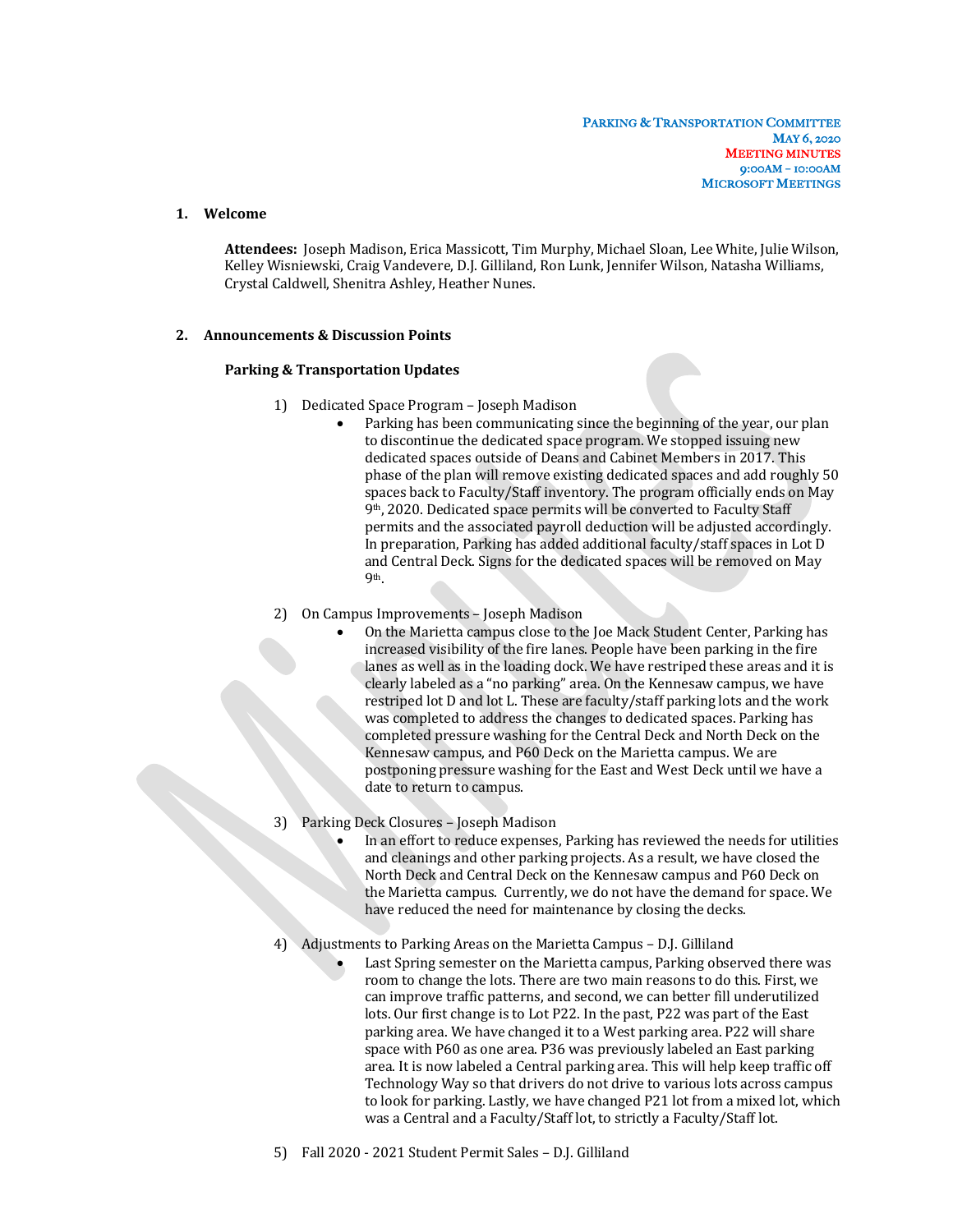- This year, Parking will begin selling permits for the Fall 2020 semester at the beginning of the fall semester. The permit options available to students will include a Fall only permit which will begin August 1, 2020 and expire December 31, 2020. This is a popular choice especially for seniors graduating. We are offering a new option this year which will be a Fall/Spring permit. This will begin August 1, 2020 to May 10, 2021. The student can reselect or remain in a parking area when they purchase their summer semester permit.
- 6) Parking Fees and Student Refunds Lee White
	- At the end of March, the university refunded student fees for a portion of the spring semester. In addition, no summer fees were collected. We use this money to pay the debt on our parking decks. This of course has a significant impact on our budget as fees collected help cover the debt payments on our 5 parking decks. We are looking at ways we can cut our operating expenses. We are putting pause on any projects we had planned until we are able to better project future budget impacts related to COVID 19.
- 7) Big Owl Bus Service Update Lee White
	- We have discontinued all Big Owl Bus service except for a shopping route that runs 2 days a week for the students who have remained on campus. There were approximately 240 students approved to stay on campus for the spring semester and only about 100 students will remain on campus for the summer semester. We only allow 10 students at a time on the bus and the driver must clean the bus constantly throughout the day. With all the budget cuts, we will review if we can continue to run service for the summer.

## **3.** Items from the floor – Committee Members

- Will drivers who held a dedicated space receive an updated email notifying them their spaces have been eliminated?
	- a. Yes. Beginning in February 2020, each dedicated space holder was contacted individually by phone about the end of the program. As a follow up, Parking will also send an email to let them know the program ended on May 9<sup>th</sup> and their parking deduction has been adjusted accordingly.
- Captain Murphy was asked to discuss the COVID-19 project taking place in the Central Deck.
	- a. Public Safety, The National Guard, and KSU nurses are using the Central Deck as a COVID-19 testing site. As of now, they are only using the second level but if the program expands, higher levels may be needed. Currently there is not an end date scheduled. For staff, the day begins at 6:00am. The test site opens at 8:00am until 12:00pm and the day ends for staff around 2:00pm. A Public Safety officer is stationed there when it closes and is always, 7 days of the week. The testing site receives approximately 25 to 75 people per day.
- Erica Massicott was asked to discuss the special machines used to clean and sanitize the Big Owl Bus.
	- a. First Transit sent 2 special ozonator machines to Cobb County. KSU can use them in the morning until 6:00pm each day. The machine is placed inside the bus for 15 minutes and it completely sanitizes the bus. The entire fleet of buses have been sanitized and each bus used for the shopping route is sanitized at the end of the day.